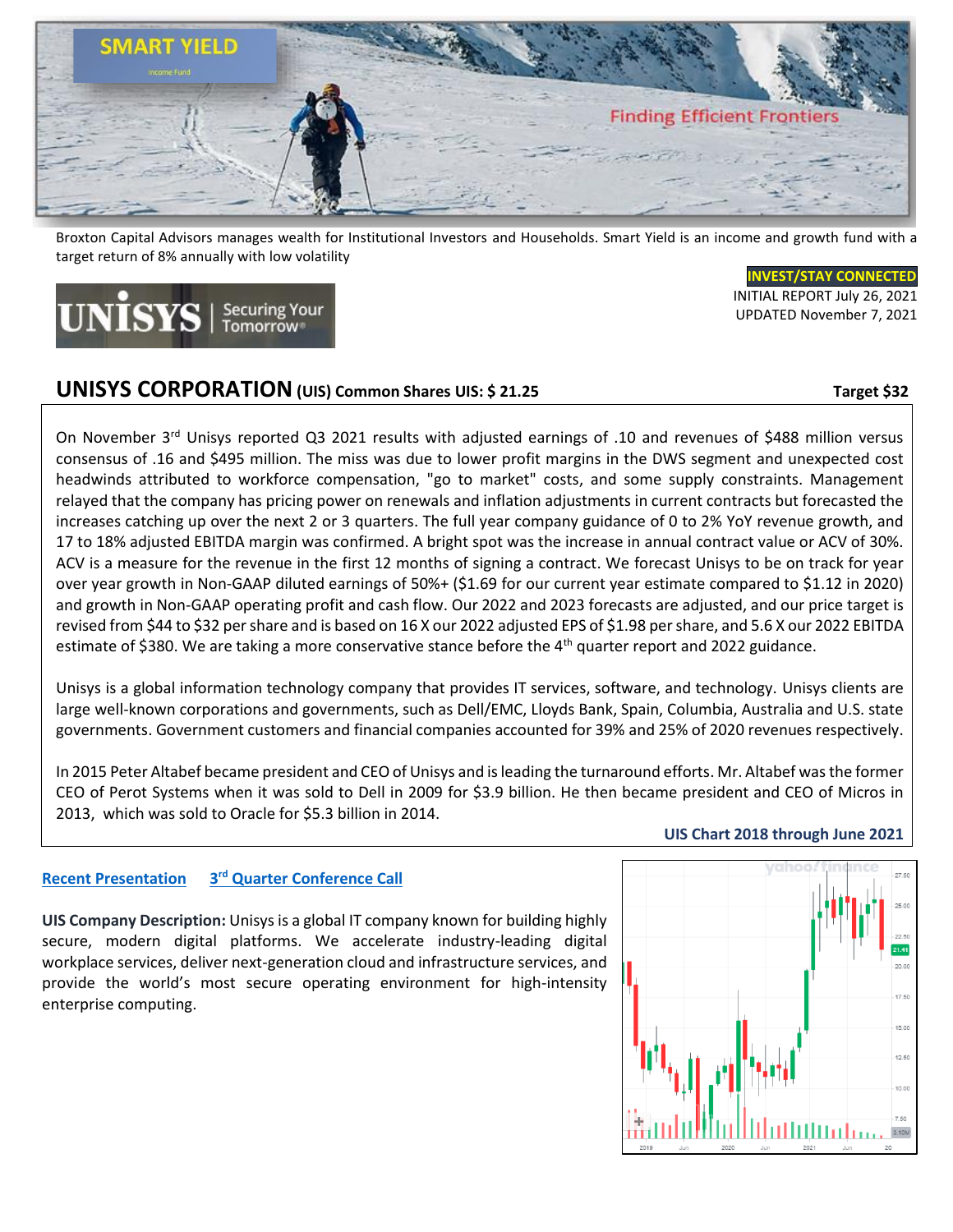### **[BROXTON CAPITAL ADVISORS](https://www.broxtoncapital.com/contact) UNISYS AS OF 9/30/2021**

| Sunday, November 7, 2021         |           |           |           |
|----------------------------------|-----------|-----------|-----------|
| share price (UIS)                | \$21.41   |           |           |
| <b>PROJECTIONS MM</b>            | 2021      | 2022      | 2023      |
| <b>Income Statement</b>          |           |           |           |
| Revenue                          | \$2,032   | \$2,154   | \$2,327   |
| <b>Gross Profit</b>              | \$579     | \$625     | \$686     |
| Operating Income                 | \$177     | \$198     | \$240     |
| Pre-Tax Income                   | \$142     | \$166     | \$208     |
| Net Income                       | \$120     | \$133     | \$166     |
| <b>EPS</b>                       |           |           |           |
| Non Gaap EPS                     | \$1.80    | \$1.98    | \$2.48    |
| <b>EBITDA</b>                    | \$347     | \$380     | \$422     |
| Interest                         | \$35      | \$32      | \$32      |
| <b>Capitalized Expense</b>       | \$110     | \$105     | \$110     |
| Cash Flow after CapEX            | \$180     | \$210     | \$238     |
| <b>Equity Dividends</b>          | \$0       | \$0       | \$0       |
| Cash Flow Equity Dividend        |           |           |           |
| Coverage                         | <b>NA</b> | <b>NA</b> | <b>NA</b> |
| <b>Retained Cash Flow</b>        | \$180     | \$210     | \$238     |
| <b>Retained Cash Flow Totals</b> | \$180     | \$390     | \$629     |
| <b>Revenue Growth</b>            | 0%        | 6%        | 8%        |
| <b>Valuations</b>                |           |           |           |
| Cash Flow Yield Vs. Equity Mkt   |           |           |           |
| Cap                              | 12.6%     | 14.6%     | 16.6%     |
| EV/EBITDA                        | 5.68      | 5.18      | 4.66      |
| P.E Ratio                        | 11.91     | 10.79     | 8.63      |
| <b>Enterprise Value</b>          | \$1,968   |           |           |
| <b>Total Debt</b>                | \$533     |           |           |
| <b>Equity Market Cap</b>         | \$1,435   | \$1,435   | \$1,435   |
| <b>Debt Ratios</b>               |           |           |           |
| EBITDA/Interest Coverage ratio   | 9.91      | 11.88     | 13.18     |
| Debt/EBITDA                      | 1.54      |           |           |
| <b>Liquidity</b>                 |           |           |           |
| Cash                             | \$615     |           |           |
| Borrowing Availability est.      | \$110     |           |           |
| <b>Current Assets</b>            | \$1,125   |           |           |
| <b>Current Liabilities</b>       | \$662     |           |           |
| <b>Quick Ratio</b>               | 1.70      |           |           |
| <b>Debt</b>                      |           |           |           |
| <b>Borrowings</b>                | \$533     |           |           |
| Total                            | \$533     |           |           |

## NOTES:





### **EBITDA / Int. Coverage**